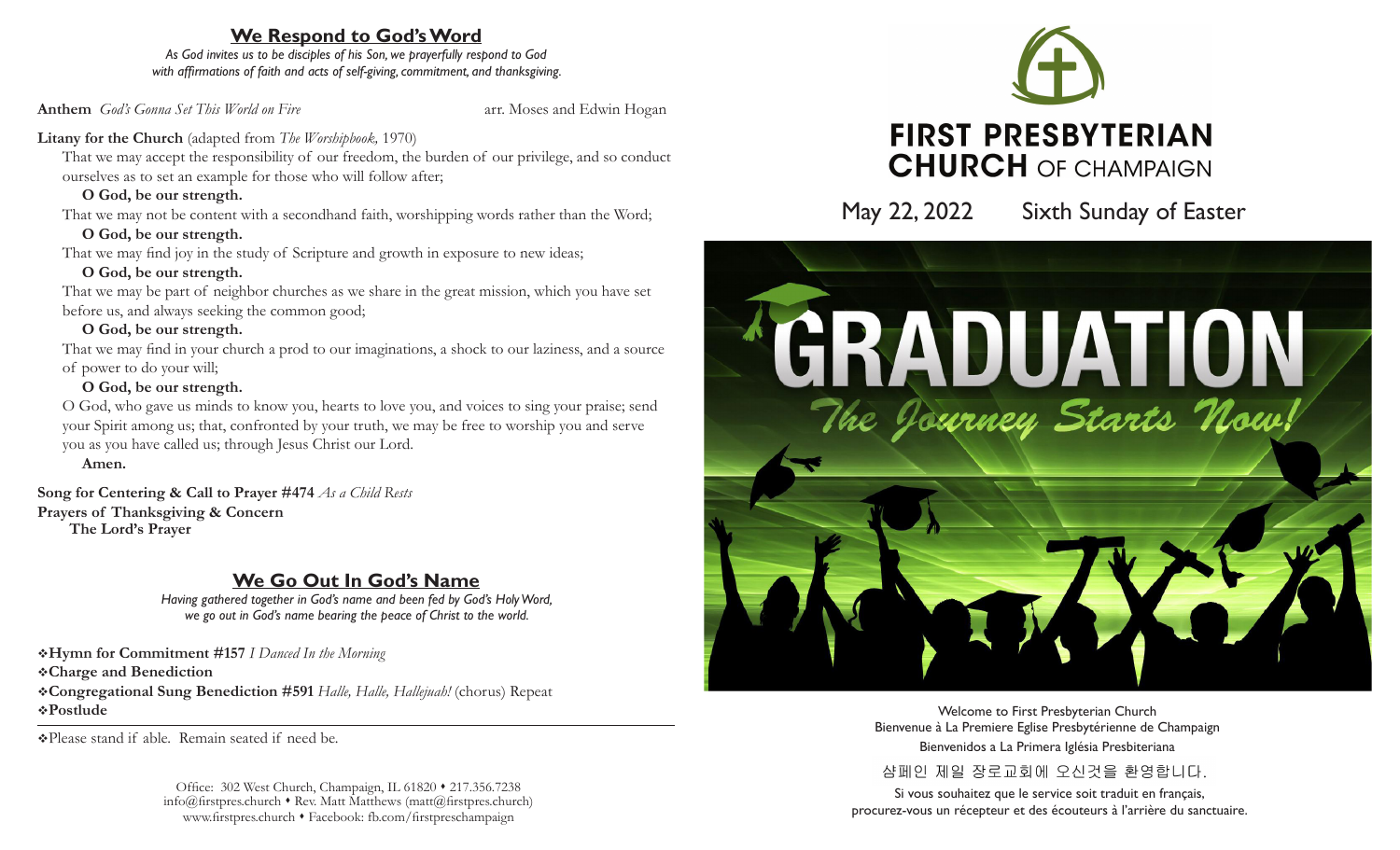## **Welcome to worship!**

*When you enter the sanctuary, please be mindful of the silent prayers of those around you.*

*We invite you to share your contact info in the Friendship Pad when passed, then to stop by our Welcome Center downstairs in Westminster Hall after the service for coffee and fellowship. Mingle with other friends and guests and learn more about this congregation's ministry. Welcome home!* 

## **We Gather Together In God's Holy Name**

*God calls us together as "children." Wonderful it is to be so loved! Our natural response is worship.*

#### **Prelude**

**Chiming on the Hour of Tower Bell Act of Friendship & Sharing of Prayer Concerns** *Please pass the Friendship Pad and list prayer concerns on the prayer request cards in the pew.*

**Greeting & Announcements**

**Celebration of our Graduates!**

#### v**Call to Worship**

Jesus said, "I will not leave you orphaned."

 **Praise the Lord!**

Jesus is with us through all change, marking every milestone.

 **Praise the Lord!** Jesus said, "Never let your hearts be troubled, and do not let them be afraid."

#### **Praise the Lord!**

The Lord is risen!

 **The Lord is risen, indeed.**

v**Hymn #2** *Come, Thou Almighty King*

**Call to Confession** (from *1 John 1:8-9*)

## **Prayer of Confession**

 **Holy God, you are working your purposes out in our lives. Because of your grace, we are growing in mind and spirit. Calm us when we become anxious about the change that accompanies growth. And forgive us when we resist your call to lead lives transformed by your power. Help us, in Christ's name we pray, AMEN.**

## **Assurance of Pardon**

Who is in a position to condemn? Only Christ, and Christ died for us, Christ rose for us, Christ reigns in power for us, Christ prays for us. Anyone who is in Christ is a new creation. The old life has gone; a new life has begun.

## **Alleluia!**

Know that you are forgiven and be at peace.  **Thanks be to God.**

Friends, believe the good news of the gospel.  **In Jesus Christ our sins are forgiven** The peace of our Lord Jesus Christ be with you all.  **And also with you.**

## **Passing of the Peace**

God calls us to love one another as God loves us. In this we know the truth of Christ's peace. Share signs of Christ's peace with one another. (*Please greet one another in the peace of Christ.*)

**Invitation to the Offering** *We are invited to return God's tithes and give our offering.* **Offertory** *Beautiful City* (from *Godspell*) Stephen Schwartz Henry Laufenberg, soloist

**Response of Gratitude #240** *Alleluia, Alleluia! Give Thanks* **Alleluia, alleluia! Give thanks to the risen Lord. Alleluia, alleluia! Give praise to his name. Come let us praise the living God, joyfully sing to our Savior Alleluia, alleluia! Give thanks to the risen Lord. Alleluia, alleluia! Give praise to his name.** 

 **Prayer of Dedication & Thanksgiving**

## **We Gather Around God's Holy Word**

*At the center of Christian life and worship is God's Word incarnate in Christ and God's Word as recorded in scripture. We hear the story of God's love in scripture and sacrament and we say, "Thanks be to God!"*

**Word with Children**

**Prayer for Illumination #466** *Come and Fill Our Hearts*

**Come and fill our hearts with Your peace, You alone, O Lord, are holy. Come and fill our hearts with Your peace, Alleluia!**

**Scripture** *John 15:4-5, 9-11* (NT pg. 109)<br><sup>4</sup> Abide in me as I abide in you. Just as the branch cannot bear fruit by itself unless it abides in the vine, neither can you unless you abide in me. 5 I am the vine; you are the branches. Those who abide in me and I in them bear much fruit, because apart from me you can do nothing.

 $9$ As the Father has loved me, so I have loved you; abide in my love.  $10$  If you keep my commandments, you will abide in my love, just as I have kept my Father's commandments and abide in his love. 11 I have said these things to you so that my joy may be in you and that your joy may be complete.

This is the Word of the Lord./**Thanks be to God!**

Ceci est la Parole du Seignuer./**Gloire à Dieu** (pronounced "glow-ah ah dew")

**Sermon** *Love in Action* **Matthews Matthews Matthews**